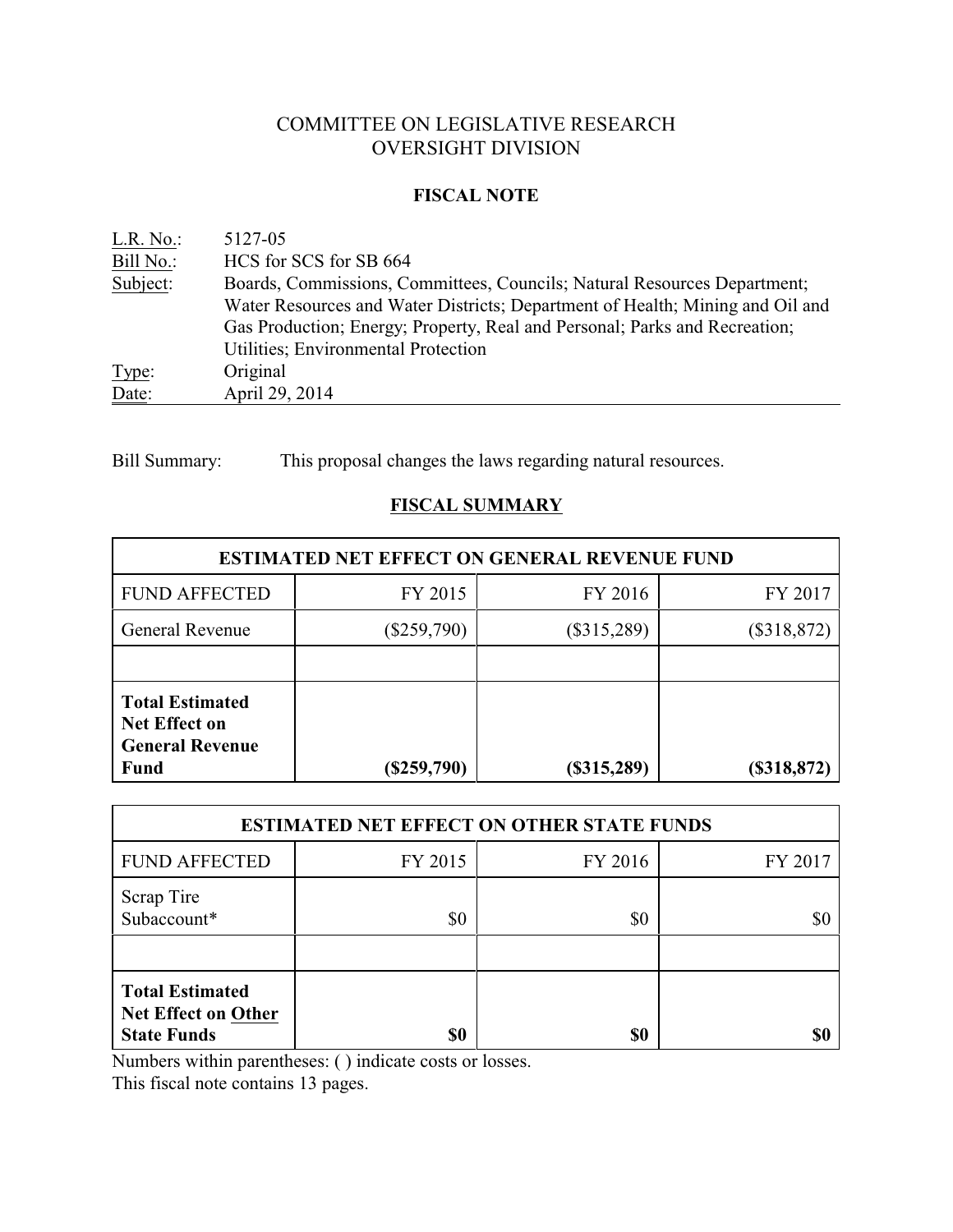L.R. No. 5127-05 Bill No. HCS for SCS for SB 664 Page 2 of 13 April 29, 2014

| <b>ESTIMATED NET EFFECT ON FEDERAL FUNDS</b>                        |         |         |         |  |  |
|---------------------------------------------------------------------|---------|---------|---------|--|--|
| <b>FUND AFFECTED</b>                                                | FY 2015 | FY 2016 | FY 2017 |  |  |
|                                                                     |         |         |         |  |  |
|                                                                     |         |         |         |  |  |
| <b>Total Estimated</b><br>Net Effect on All<br><b>Federal Funds</b> | \$0     | \$0     |         |  |  |

| <b>ESTIMATED NET EFFECT ON FULL TIME EQUIVALENT (FTE)</b>    |              |         |         |  |  |
|--------------------------------------------------------------|--------------|---------|---------|--|--|
| <b>FUND AFFECTED</b>                                         | FY 2015      | FY 2016 | FY 2017 |  |  |
| <b>General Revenue</b>                                       | 5 FTE        | 5 FTE   | 5 FTE   |  |  |
|                                                              |              |         |         |  |  |
| <b>Total Estimated</b><br><b>Net Effect on</b><br><b>FTE</b> | <b>5 FTE</b> | 5 FTE   | 5 FTE   |  |  |

 $\boxtimes$  Estimated Total Net Effect on All funds expected to exceed \$100,000 savings or (cost).

**Estimated Net Effect on General Revenue Fund expected to exceed \$100,000 (cost).** 

| <b>ESTIMATED NET EFFECT ON LOCAL FUNDS</b>            |                          |                          |                          |  |  |
|-------------------------------------------------------|--------------------------|--------------------------|--------------------------|--|--|
| FY 2015<br>FY 2016<br><b>FUND AFFECTED</b><br>FY 2017 |                          |                          |                          |  |  |
| <b>Local Government</b>                               | (More than<br>\$100,000) | (More than<br>\$100,000) | (More than<br>\$100,000) |  |  |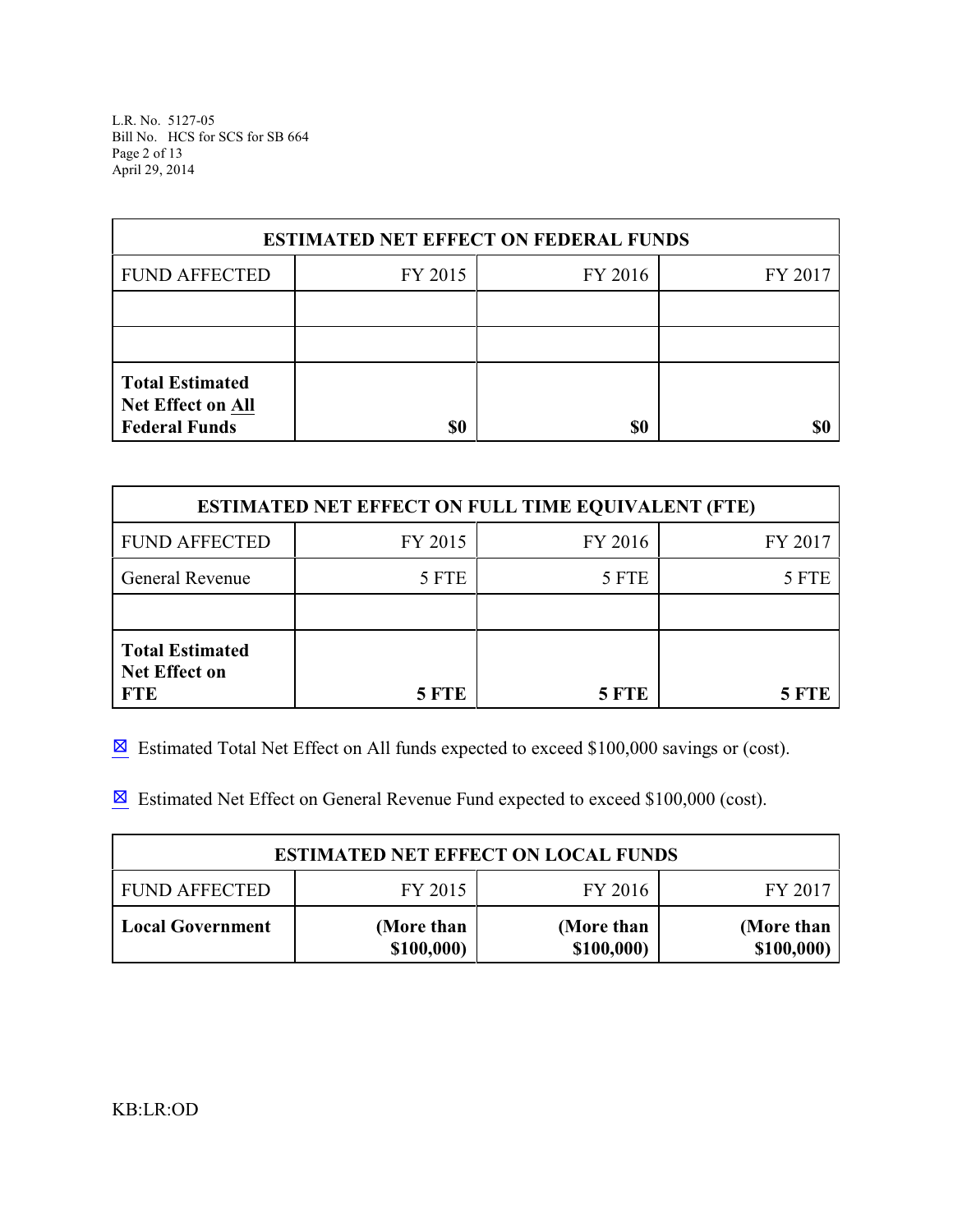L.R. No. 5127-05 Bill No. HCS for SCS for SB 664 Page 3 of 13 April 29, 2014

## **FISCAL ANALYSIS**

## ASSUMPTION

#### § 247.680 - Water Mains:

Officials at the **City of O'Fallon** state that currently new customers are required to pay this full cost of main extensions to not be a burden on the existing customer base.

The city assumes one of two things will occur with this provision. Either a financial burden will be placed on the current customer base for main extensions, or no main extensions will be made.

The city assumes the Neighborhood Improvement District (NID) or the Community Improvement District (CID) can be utilized to spread out the costs of main extensions if this is the desired outcome of this provision.

Officials at the **City of Columbia** assume this provision would effectively eliminate 50% of the City Water and Light Department's capital contribution from property developers, or about \$100,000 - \$200,000 per year.

The city assumes this can depend on the amount of subdivision development, which varies. During a high growth period, for example, this would cost Columbia Water & Light \$1.5 - \$2 million per year. An additional 10% would need to be added to these figures to cover the fact that we require extensions to "continue entirely across the front or other dimension of each lot or tract to be served..." and not the "the minimum feasible distance".

Officials at the **City of Kansas City (KC)** assume the exact cost of this provision cannot be determined at this time, however the cost could be considerable.

KC assumes paying 1/2 the cost of the water main extensions means the cost would be spread out among all ratepayers regardless of whether or not they received any service.

KC assumes if the utility was forced to absorb half of the cost of water main extensions, the cost would vary from year to year and be highly unpredictable.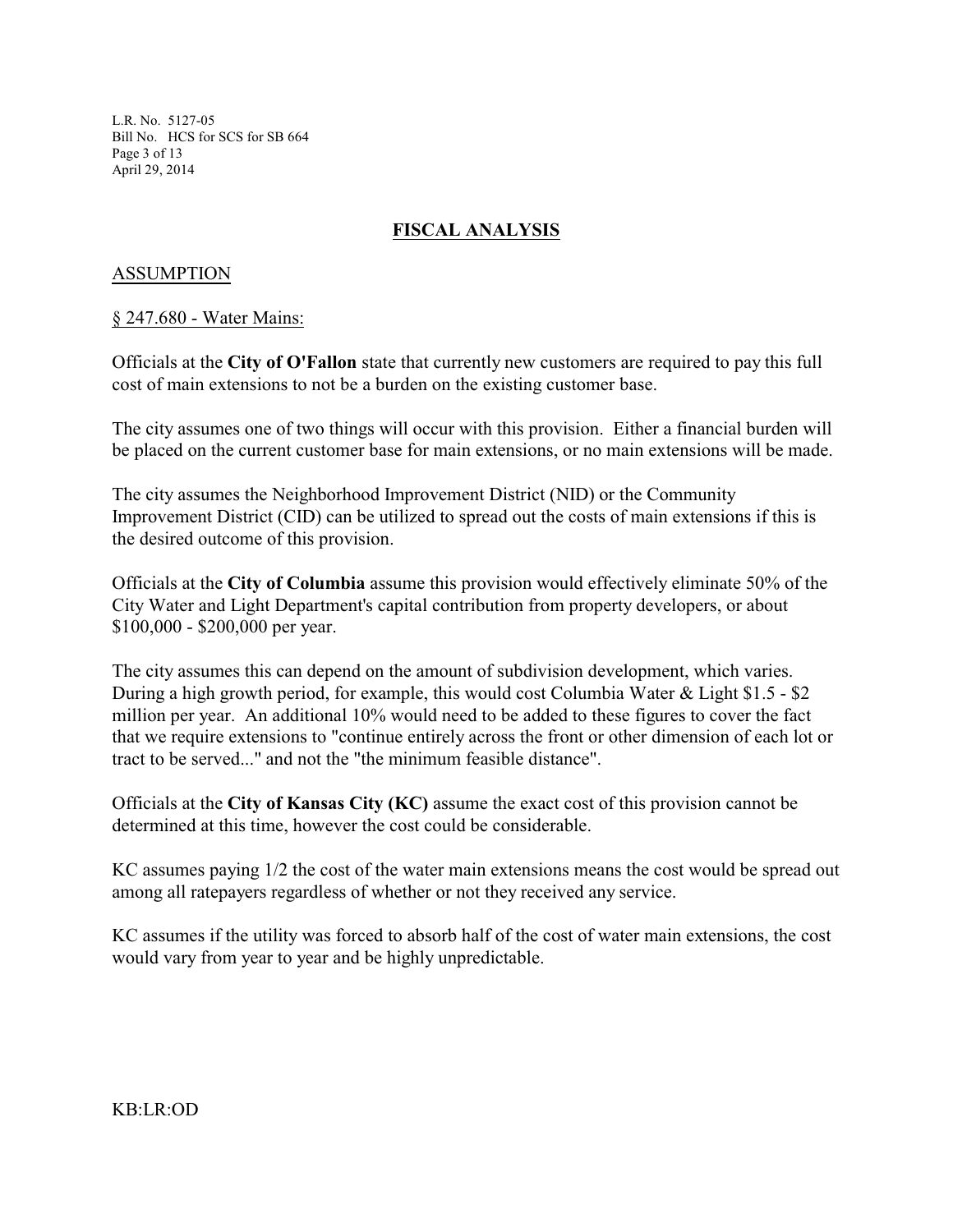L.R. No. 5127-05 Bill No. HCS for SCS for SB 664 Page 4 of 13 April 29, 2014

## ASSUMPTION (continued)

KC notes the yearly average cost for water main extensions permitted by the City for the last ten years is roughly \$3.3 million dollars. At this time, such costs are paid by the parties calling for the expansion (generally the property owner). If the City were to pay half of the cost and the property owner pay half of the cost, then the City would potentially be required to pay an average of \$1.65 million dollars per year.

KC assumes if this money is not available to the City for this purpose, this provision could substantially slow or even stop development.

## § 260.273 - Scrap Tire Fee Extension:

Officials from the **Department of Natural Resources (DNR)** state this provision will extend the \$0.50 fee on the sale of new tires at retail for five years from January 1, 2015 through January 1, 2020. No new or additional fees or taxes are imposed by this proposal.

DNR notes, less collection costs by the retailer and the Department of Revenue, approximately \$2.1 million will be collected for the fee on new tires sold at retail annually as revenue to the Scrap Tire Subaccount.

DNR officials state renewal of the tire fee will allow continuation of proper scrap tire management and protection of the environment through cleanup of illegal scrap tire dumps across Missouri.

DNR officials state the fee allows for creation and maintenance of jobs in the scrap tire industry, such as tire processors, haulers, and development of end market users.

DNR notes the following revenue collections from the Scrap Tire Fee for the periods 2004 - 2014 year-to-date.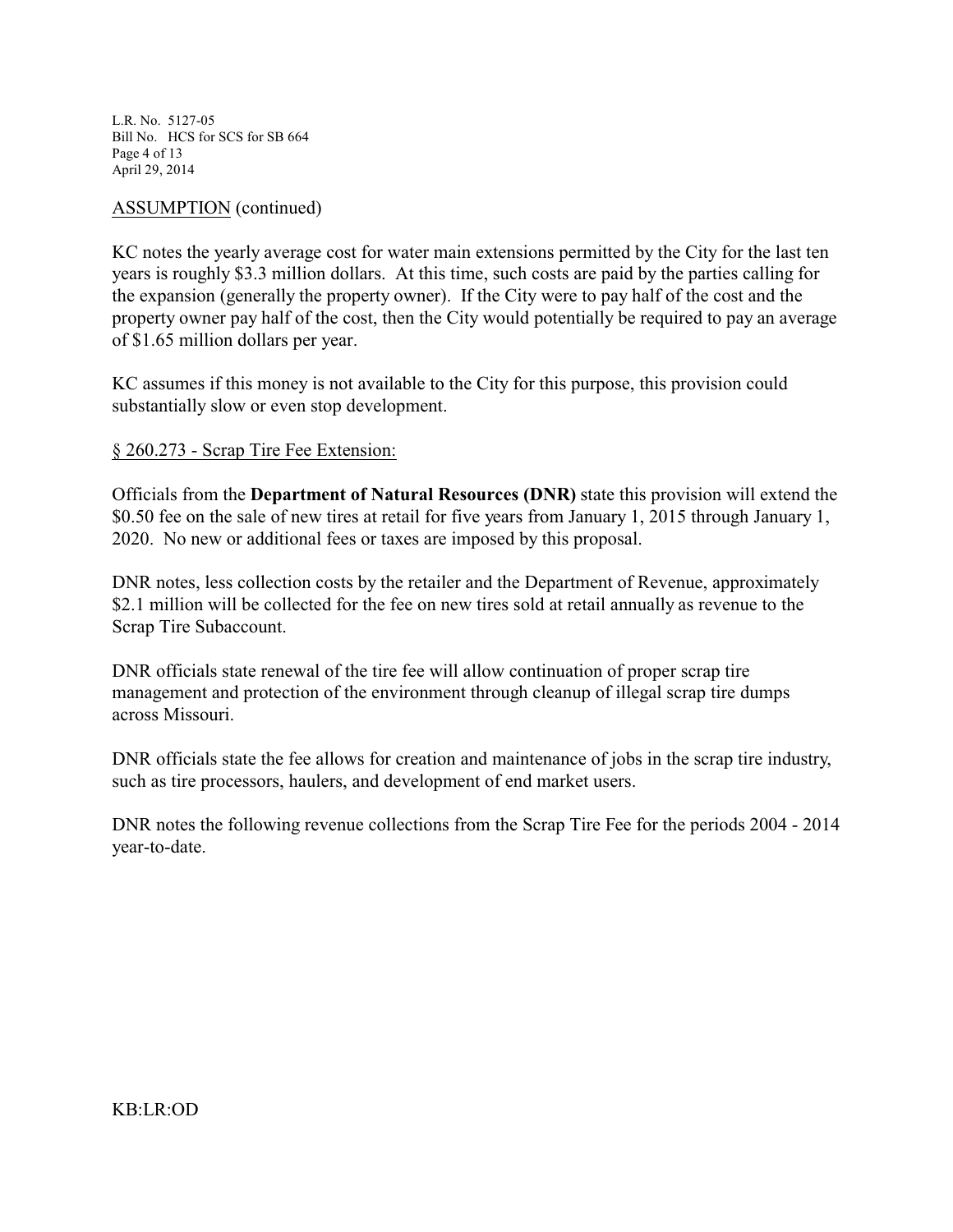L.R. No. 5127-05 Bill No. HCS for SCS for SB 664 Page 5 of 13 April 29, 2014

## ASSUMPTION (continued)

| <b>Fiscal Year</b><br><b>Fees from New Tires Sold at Retail</b> |                                    |  |
|-----------------------------------------------------------------|------------------------------------|--|
| 2004                                                            | $$1,623,688$ - partial year        |  |
| 2005                                                            | $$27,332$ - partial year           |  |
| 2006                                                            | \$953,815 - partial year           |  |
| 2007                                                            | \$2,104,673                        |  |
| 2008                                                            | \$2,193,714                        |  |
| 2009                                                            | \$2,075,192                        |  |
| 2010                                                            | \$2,126,777                        |  |
| 2011                                                            | \$2,139,199                        |  |
| 2012                                                            | \$2,084,386                        |  |
| 2013                                                            | \$1,988,327                        |  |
| 2014 YTD                                                        | $$1,200,747$ (as of Jan. 31, 2014) |  |

Table 1: Scrap Tire Fee Revenue Collections

Source: DNR

Officials from the **Office of Administration - Division of Budget and Planning (BAP)** assume this provision extends the existing scrap tire fee sunset from January 1, 2015 to January 1, 2020.

BAP assumes this proposal would not result in any statewide fiscal impact.

Officials from the **Department of Elementary and Secondary Education** assume the provision would not fiscally impact their agency.

**Oversight** assumes this a continuation of an existing \$.50 scrap tire fee through January 1, 2020, set to expire January 1, 2015.

**Oversight** assumes estimated annual income of \$2.1 million to the Scrap Tire Subaccount(0569), based on recent revenue collections.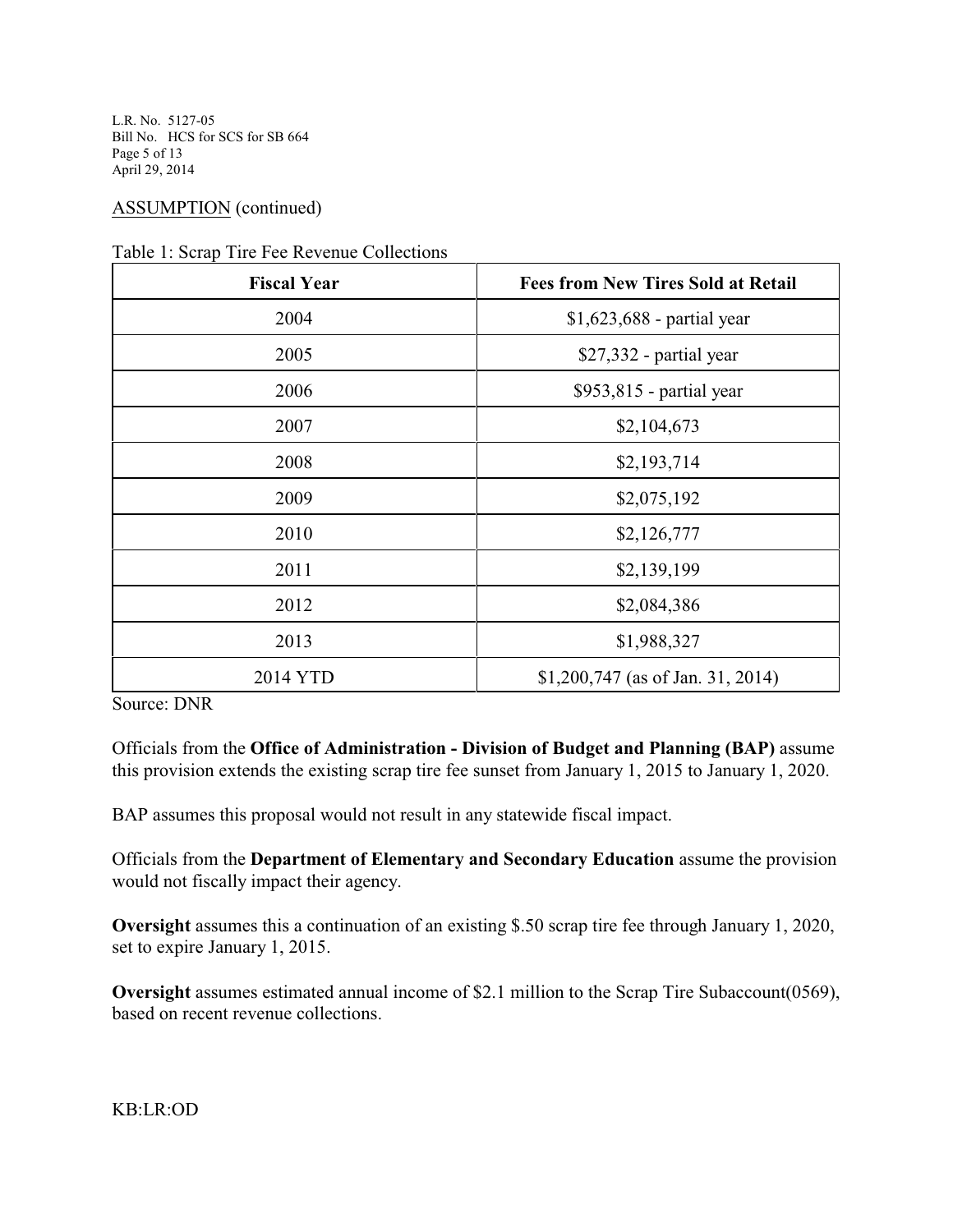L.R. No. 5127-05 Bill No. HCS for SCS for SB 664 Page 6 of 13 April 29, 2014

## ASSUMPTION (continued)

**Oversight** assumes costs to the Scrap Tire Subaccount (0569) will equal the income received. Scrap tire fee income revenues are used to support administration of the program, program grants, education programs, and curriculum for solid waste management paid from the Scrap Tire Subaccount.

## § 444.772 - Surface Mining Operations:

Officials from the **Department of Natural Resources (DNR)** state this provision would require a notice of intent to operate a surface mine by certified mail to real property landowners within one-half mile border of the proposed mine plan area and to those whose property is adjacent to the proposed mine plan area, land upon which the mine plan area is located, or adjacent land having a legal relationship with either the applicant or the owner of the land upon which the mine plan area is located.

DNR notes this notice must also be sent to the governing body of the counties or cities in which the proposed areas is located.

DNR assumes this provision would make it mandatory for an applicant to hold a public meeting if it is requested by any person. The applicant would bear all expenses necessary to conduct the meeting.

DNR does not anticipate a direct fiscal impact from this provision.

## § 640.136 - Public Water Fluoridation:

Officials from the **Department of Natural Resources (DNR)** and **Department of Health and Senior Services (DHSS)** each assume this provision would not fiscally impact their respective agencies.

Officials from the **City of Columbia** assume this provision could result in a cost to the city of \$17,000 for customer letters for the cities estimated 47,000 water customers

Officials from the **Cole County Public Water Supply District #3** state because they do not fluoridate their water, this provision would have no direct fiscal impact on the water district.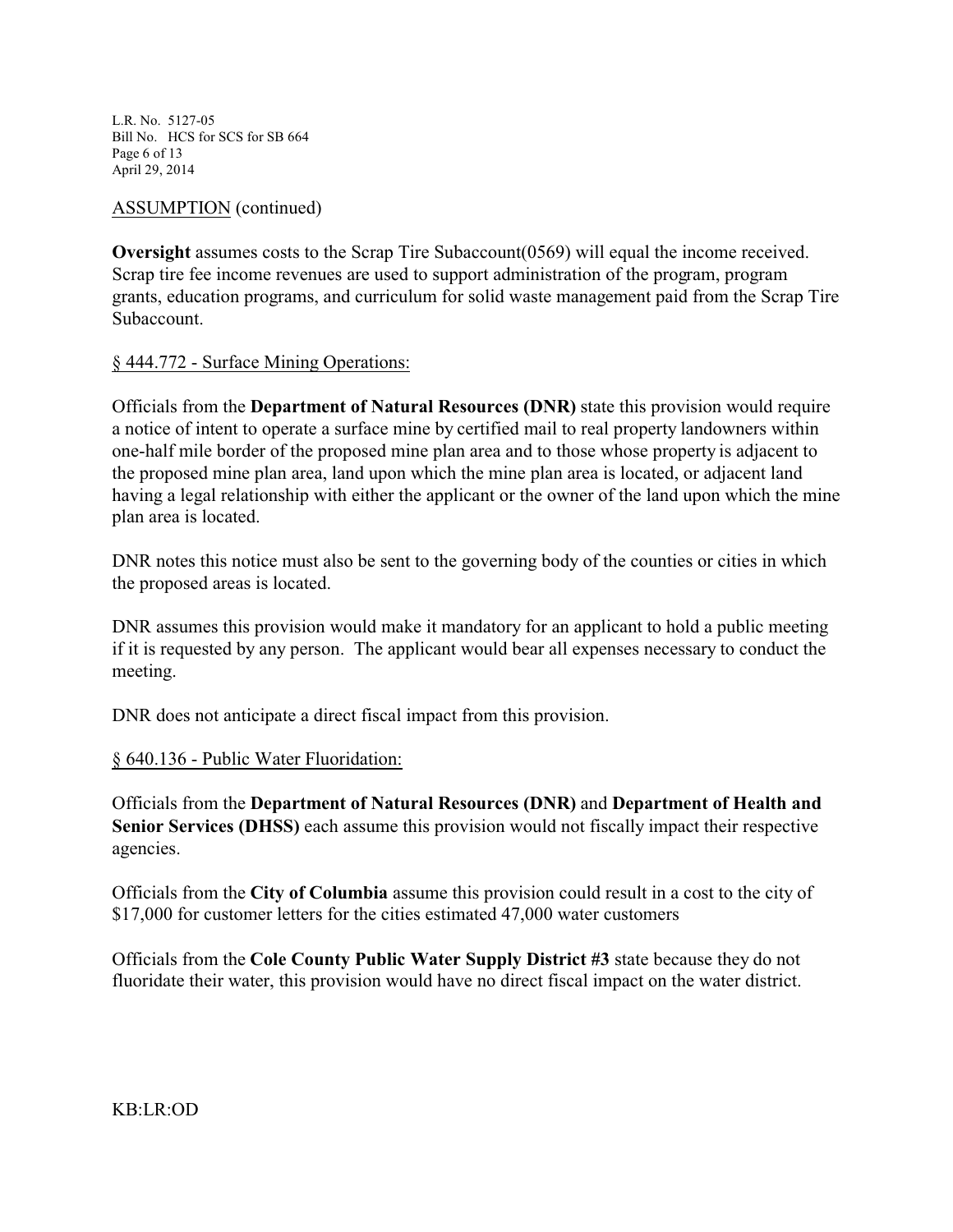L.R. No. 5127-05 Bill No. HCS for SCS for SB 664 Page 7 of 13 April 29, 2014

#### ASSUMPTION (continued)

**Oversight** assumes the additional postage and mailing costs related to this provision are dependent upon a public water system or public water supply district making a decision to cease fluoridation of its water supply. In the event a decision to cease fluoridation occurs, a notice must be sent to all customers, DNR, and DHSS ninety days prior to any vote on the matter.

**Oversight** has no way of knowing how many water districts and public water systems would cease fluoridation of its water supply.

For the purpose of the fiscal note, **Oversight** assumes no direct fiscal impact on state government and local water supply districts.

**Oversight** notes this provision contains an emergency clause with an effective date upon passage and approval.

#### § 643.055 - Wood Burning Appliances:

**Oversight** assumes this provision prohibits the Department of Natural Resources (DNR) from regulating the manufacture, performance, or use of residential wood burning heaters or appliances through a state implementation plan or otherwise, unless authorized to do so by the General Assembly.

**DNR** does not anticipate a direct fiscal impact from this provision.

#### § 643.640 - Air Conservation Commission Emission Standards:

Officials from the **Department of Natural Resources (DNR)** state it is not clear what the fiscal impact of this provision would be. If the proposal is enacted and a conflict with federal law occurs, the proposal could impact the department's ability to develop an EPA-approved 111(d) plan by the deadline of June 2016. This proposal has the potential of putting Missouri under a federal plan.

DNR would not anticipate a direct fiscal impact from this proposal.

**Oversight** assumes this provision has the potential of placing Missouri under a federal plan, meaning each affected source of carbon dioxide would be inspected by and answer to, the Federal Environmental Protection Agency (EPA).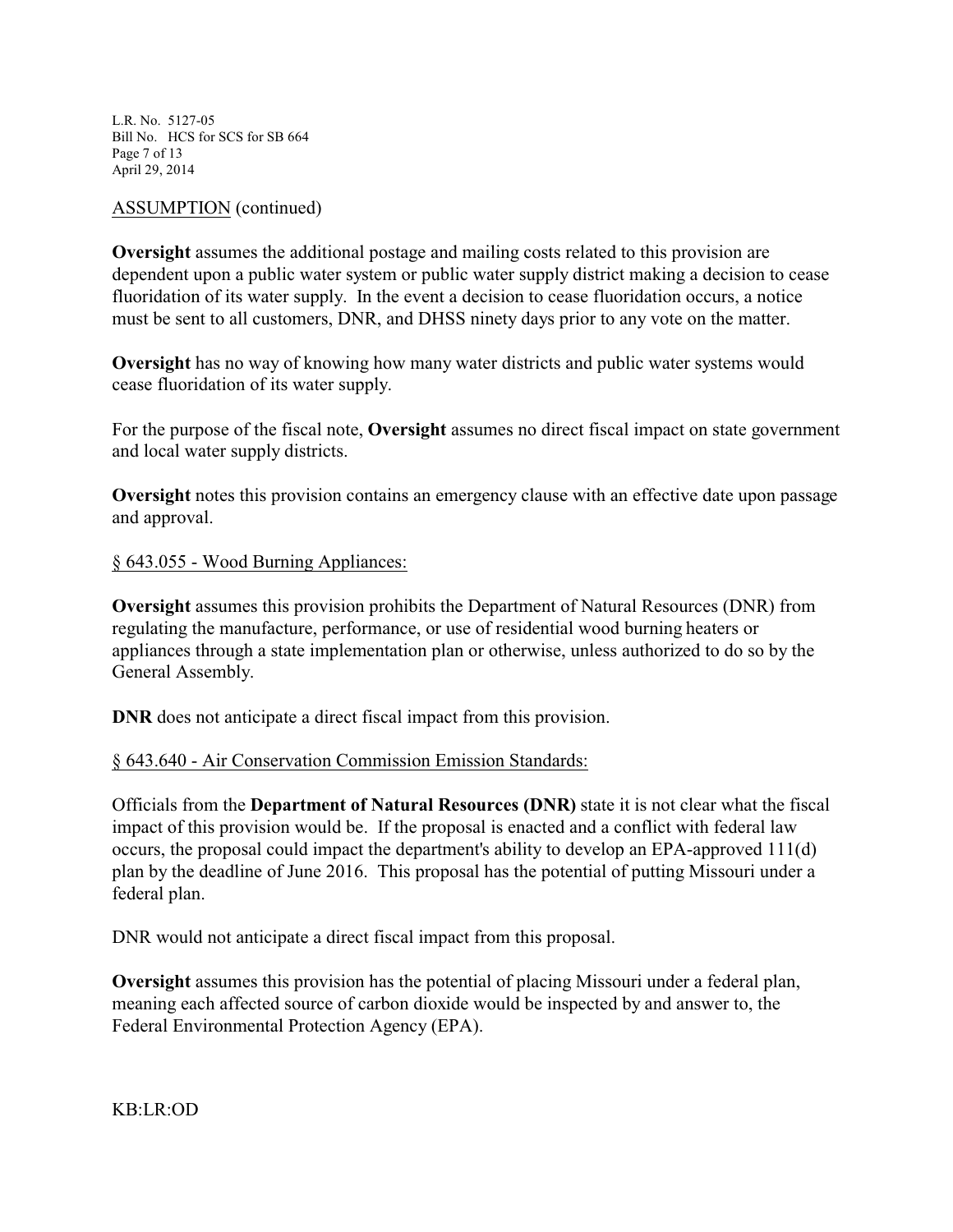L.R. No. 5127-05 Bill No. HCS for SCS for SB 664 Page 8 of 13 April 29, 2014

## ASSUMPTION (continued)

Under a federal EPA plan, **Oversight** assumes DNR would not be involved with inspections of existing carbon dioxide sources.

**Oversight** assumes any fiscal impact from this provision to DNR would be indirect and will not be reflected in the fiscal note.

§ 644.058 - Clean Water Commission:

Officials from the **Department of Natural Resources (DNR)** state there are 66 eight-digit Hydrologic Unit Codes (HUCs) in Missouri. This provision would require each HUC to have an independent environmental economic study.

DNR assumes one-fifth of the 66 HUC studies would be done each year to coincide with the permitting cycle. Each study would take approximately 640 hours. Three-fourths of the study would be environmentally related and one-fourth of the study would be economically related.

DNR states these studies could be conducted by the department, however staffing is not currently available. The FTEs hired to do these studies would have no duties other than these studies.

DNR assumes it would request the following 5 FTE to implement this proposal.

Environmental Specialists (3 FTE) - Annual Salary of \$48,636

Economist (1 FTE) - Annual Salary of \$59,520

Senior Office Support Assistant (1 FTE) - Annual Salary of \$28,620

640 hours per study x 13 watershed studies a year (66 studies divided by 5 years) = 8,320 hours

8,320 divided by 2,080 work hours per year = four (4) technical FTEs to do 13 studies in a year, plus one (1) support FTE for these studies.

¾ of these studies would be environmentally related - 3 FTEs would need to be Environmental Specialists. ¼ of these studies would be economically related - 1 FTE would need to be Economists.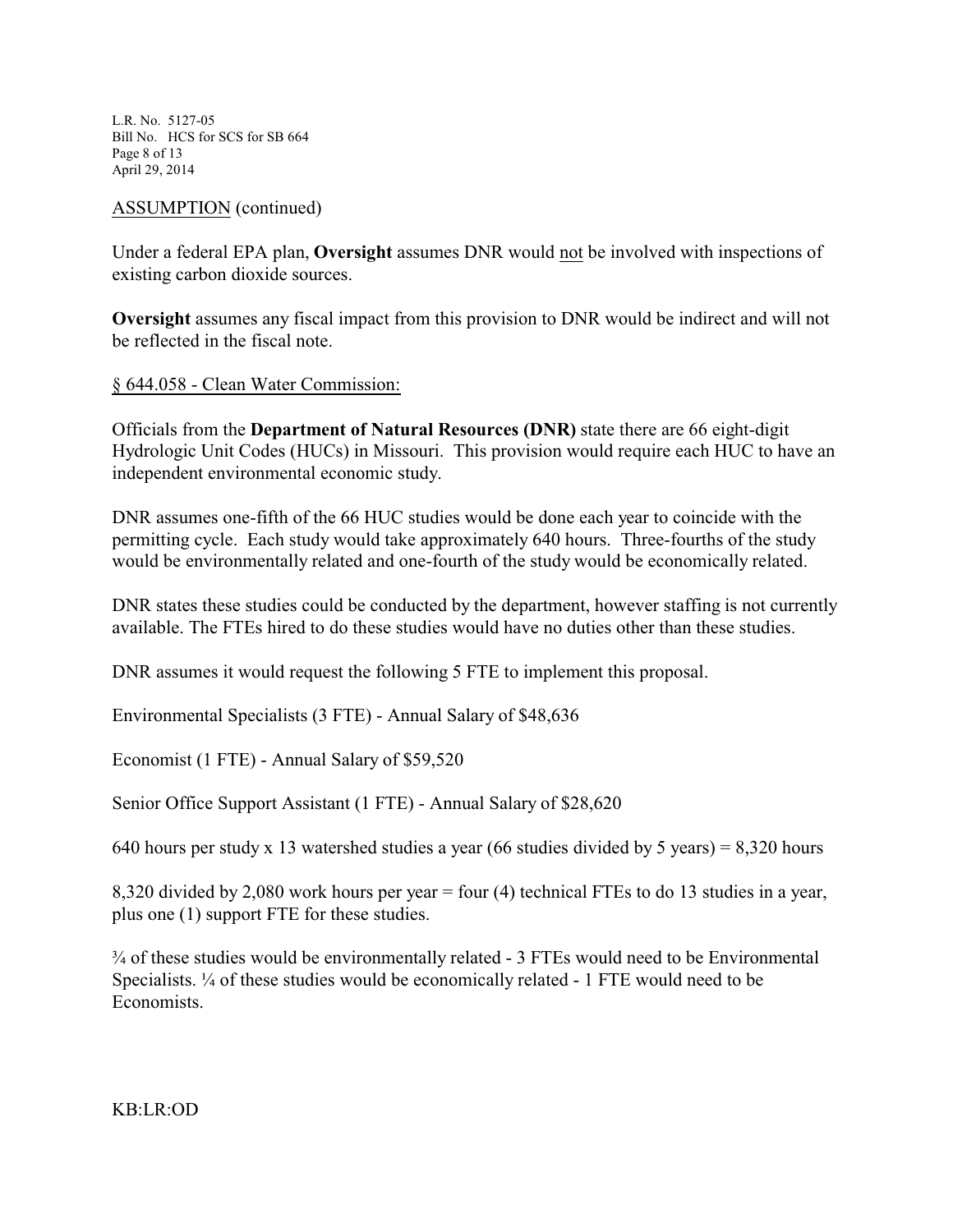L.R. No. 5127-05 Bill No. HCS for SCS for SB 664 Page 9 of 13 April 29, 2014

#### ASSUMPTION (continued)

**Oversight** notes the annual salary range of an Environmental Specialist III is \$38,544 - \$54,864.

**Oversight** notes the annual salary range for an Economist is \$47,412 - \$68,928.

**Oversight** notes the annual salary range for a Senior Office Support Assistant is \$24,780 - \$33,000.

**Oversight** assumes it is unknown which salary step each FTE will be hired at, therefore the annual salary cost of the 5 FTE could be lower if DNR hires the FTE at a beginning level salary step rather than a mid-level salary step as requested by DNR.

**Oversight** assumes office equipment and furniture would be available through OA surplus property at no additional cost to the department.

For the purpose of the fiscal note, **Oversight** will show a cost to General Revenue for FTE at the beginning salary level step and no additional equipment cost to DNR; however, expense costs will be shown.

Officials from the **Cole County Public Water Supply District No. 3 (PWSD No.3)** state this provision could have an impact on their water service, but only after the appropriate study is completed.

#### Bill as a Whole:

Officials at the **Office of Attorney General (AGO)** assumes that any potential costs arising from this proposal can be absorbed with existing resources.

Officials from the **Department of Agriculture**, **Department of Health and Senior Services**, **Department of Conservation**, **Department of Economic Development**, **Department of Labor and Industrial Relations**, **Office of State Courts Administrator**, **Missouri Senate**, **St. Louis County**, and **Metropolitan St. Louis Sewer District** each assume the proposal would not fiscally impact their respective agencies.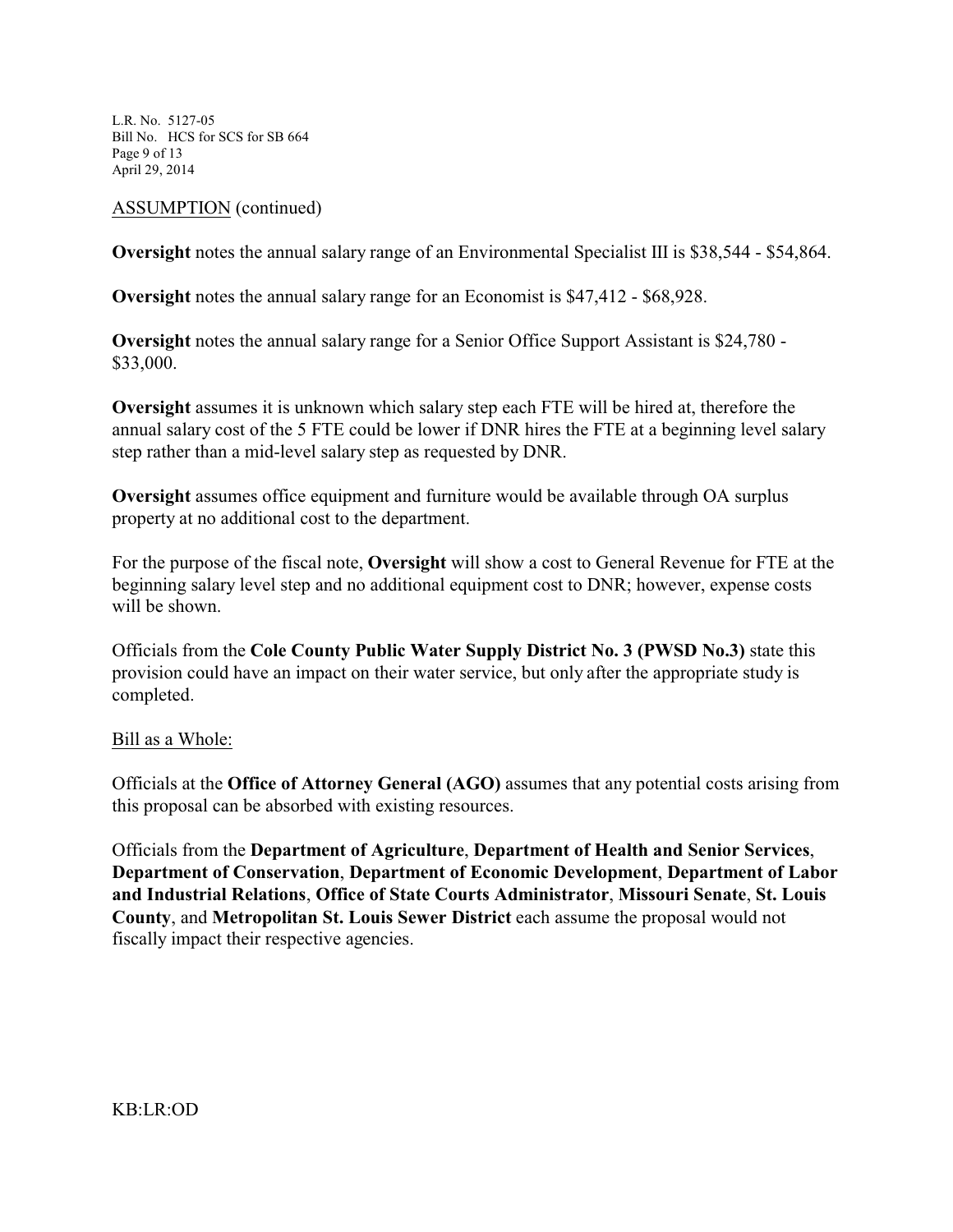L.R. No. 5127-05 Bill No. HCS for SCS for SB 664 Page 10 of 13 April 29, 2014

| FISCAL IMPACT - State Government                | FY 2015<br>$(10 \text{ Mo.})$ | FY 2016        | FY 2017        |
|-------------------------------------------------|-------------------------------|----------------|----------------|
| <b>GENERAL REVENUE FUND</b>                     |                               |                |                |
| Costs - DNR                                     |                               |                |                |
| § 644.058 - Studies for Water Quality           |                               |                |                |
| <b>Standard Modifications</b>                   |                               |                |                |
| <b>Personal Service</b>                         | (\$156,520)                   | (\$189,702)    | (\$191,599)    |
| <b>Fringe Benefits</b>                          | $(\$79,833)$                  | $(\$96,758)$   | $(\$97,725)$   |
| Expense & Equipment                             | $(\$23,437)$                  | (\$28,829)     | $(\$29,548)$   |
| <b>Total Costs - DNR</b>                        | $(\$259,790)$                 | $(\$315,289)$  | $(\$318,872)$  |
| FTE Change - DNR                                | 5 FTE                         | 5 FTE          | 5 FTE          |
| <b>ESTIMATED NET EFFECT TO THE</b>              |                               |                |                |
| <b>GENERAL REVENUE FUND</b>                     | <u>(\$259,790)</u>            | $($ \$315,289) | $($ \$318,872) |
| Estimated Net FTE Change for the                |                               |                |                |
| General Revenue Fund                            | 5 FTE                         | 5 FTE          | 5 FTE          |
| <b>SCRAP TIRE FEE SUBACCOUNT</b><br><b>FUND</b> |                               |                |                |
| Income - DNR                                    |                               |                |                |
| $\S 260.273$ - Scrap Tire Fee                   | \$2,100,000                   | \$2,100,000    | \$2,100,000    |
| Costs - DNR                                     |                               |                |                |
| § 260.273 - Administration, Program             | (\$2,100,000)                 | (\$2,100,000)  | (\$2,100,000)  |
| Grants, & Educational Materials                 |                               |                |                |
| <b>ESTIMATED NET EFFECT ON THE</b>              |                               |                |                |
| <b>SCRAP TIRE FEE SUBACCOUNT</b><br><b>FUND</b> | \$0                           | <u>\$0</u>     | <u>\$0</u>     |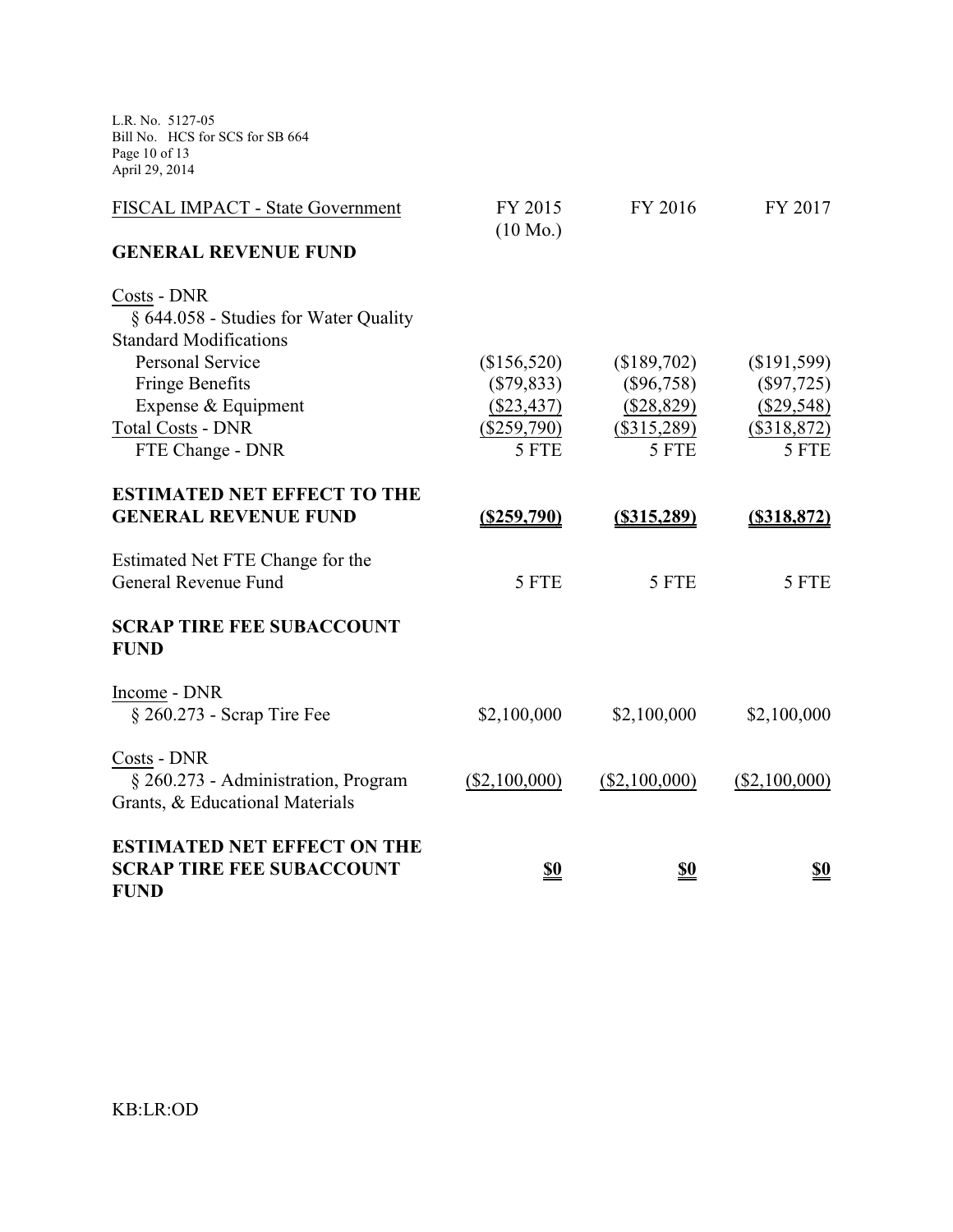L.R. No. 5127-05 Bill No. HCS for SCS for SB 664 Page 11 of 13 April 29, 2014

| <b>ESTIMATED NET EFFECT ON</b>         | (More than         | (More than | (More than |
|----------------------------------------|--------------------|------------|------------|
| <b>LOCAL POLITICAL SUBDIVISIONS</b>    | \$100,000)         | \$100,000) | \$100,000) |
| Costs - Local Political Subdivisions - | (More than         | (More than | (More than |
| § 247.680 - Main Extensions            | \$100,000          | \$100,000  | \$100,000  |
| <b>LOCAL POLITICAL SUBDIVISIONS</b>    | $(10 \text{ Mo.})$ |            |            |
| FISCAL IMPACT - Local Government       | FY 2015            | FY 2016    | FY 2017    |

#### FISCAL IMPACT - Small Business

#### § 260.273 - Scrap Tire Fee Extension:

Direct fiscal impact to small business retail tire shops would be expected as a result of this provision.

#### § 643.055 - Wood Burning Appliances:

This provision may have a positive fiscal impact on small businesses selling wood-burning furnaces, stoves, fireplaces and heaters, as a result of continued sales.

#### FISCAL DESCRIPTION

#### § 247.680 - Water Mains:

This provision specifies that if a water main of a public water supply district, commercial water supplier, or municipal water utility needs to be extended for a residential property owner to connect water service lines from the property to the water main, the owner will not be charged or liable for more than 50% of the cost of extending the main the minimum distance necessary for the owner to establish a connection and will not be charged or liable for the cost of any additional extension of the main beyond the point of connection. Also, no political subdivision by rule, regulation, order, or ordinance may prevent a property owner from constructing a private domestic well if the construction is allowed under state law.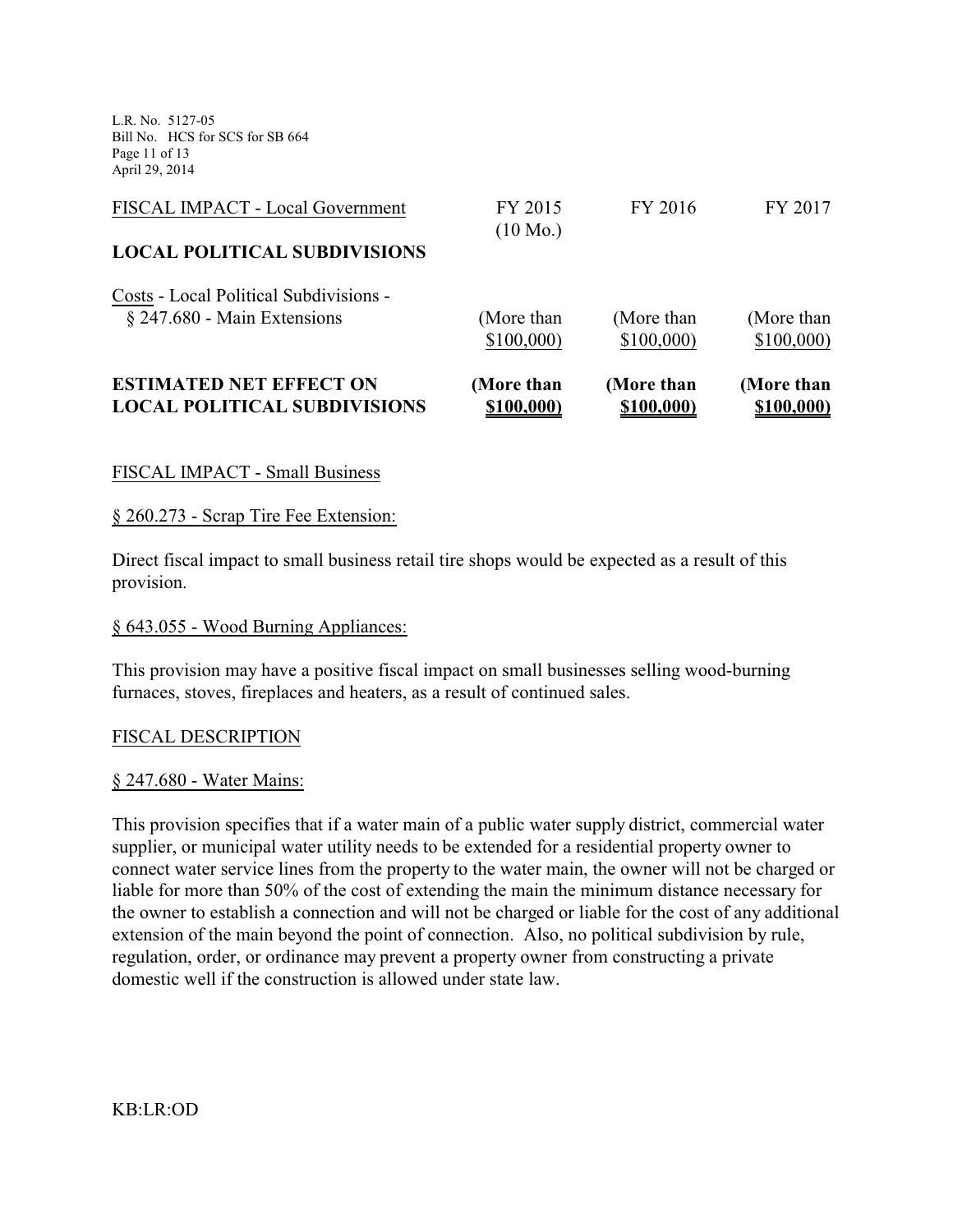L.R. No. 5127-05 Bill No. HCS for SCS for SB 664 Page 12 of 13 April 29, 2014

FISCAL DESCRIPTION (continued)

## § 260.273 - Scrap Tire Fee Extension:

This proposal extends from January 1, 2015 to January 1, 2020 the expiration of the fee collected from retailers for the disposal of old tires.

#### § 644.058 - Clean Water Commission:

This proposal modifies the authority of the Clean Water Commission so that it may only revise water quality standards upon completion of an assessment by the Department of Natural Resources finding that there is an environmental need for such revision. In implementing revised water quality standards modifications of 25% or more, the Department of Natural Resources shall also conduct an evaluation as set forth in this proposal. The Department shall use these evaluations in making site-specific permit decisions.

Section 640.136 of this proposal contains an emergency clause.

This legislation is not federally mandated, would not duplicate any other program and would not require additional capital improvements or rental space.